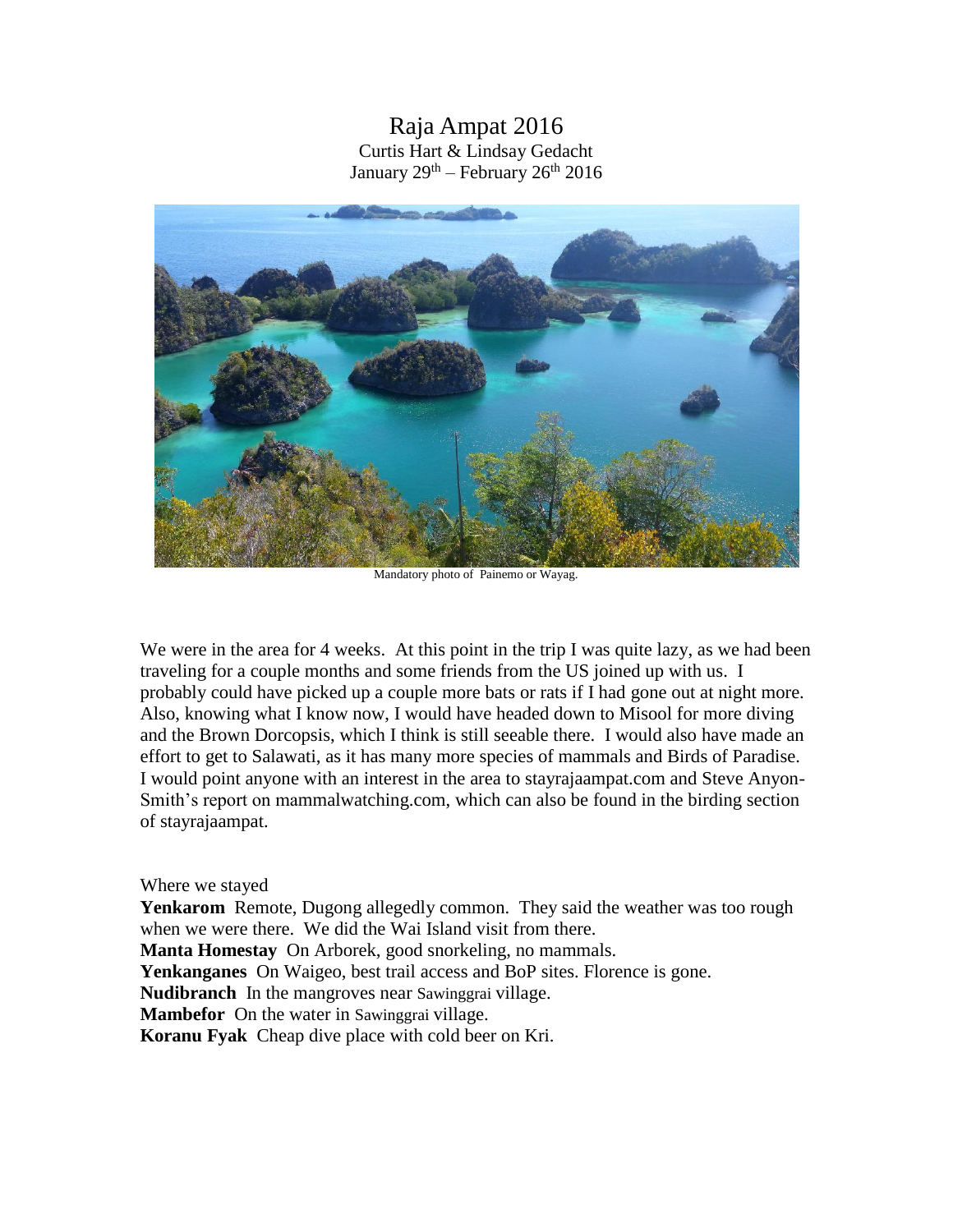## **Mammals**

**Northern Common Cuscus** (*Phalanger orientalis*) - Observed once at Yenkanganes when it climbed onto the roof of the dining room at 11 pm.

**Waigeo Cuscus** (*Spilocuscus papuensis*) – Observed in the forest 2 of 3 mornings at Yenkanganes. Present most nights at Nudibranch, where they are fed.



**Striped Possum** (*Dactylopsila trivirgata*) – One seen on Kri in the tree next to our room.



**Sugar Glider** (*Petaurus breviceps*) – One seen well while hiking in to BoP site near Yenkanganes.